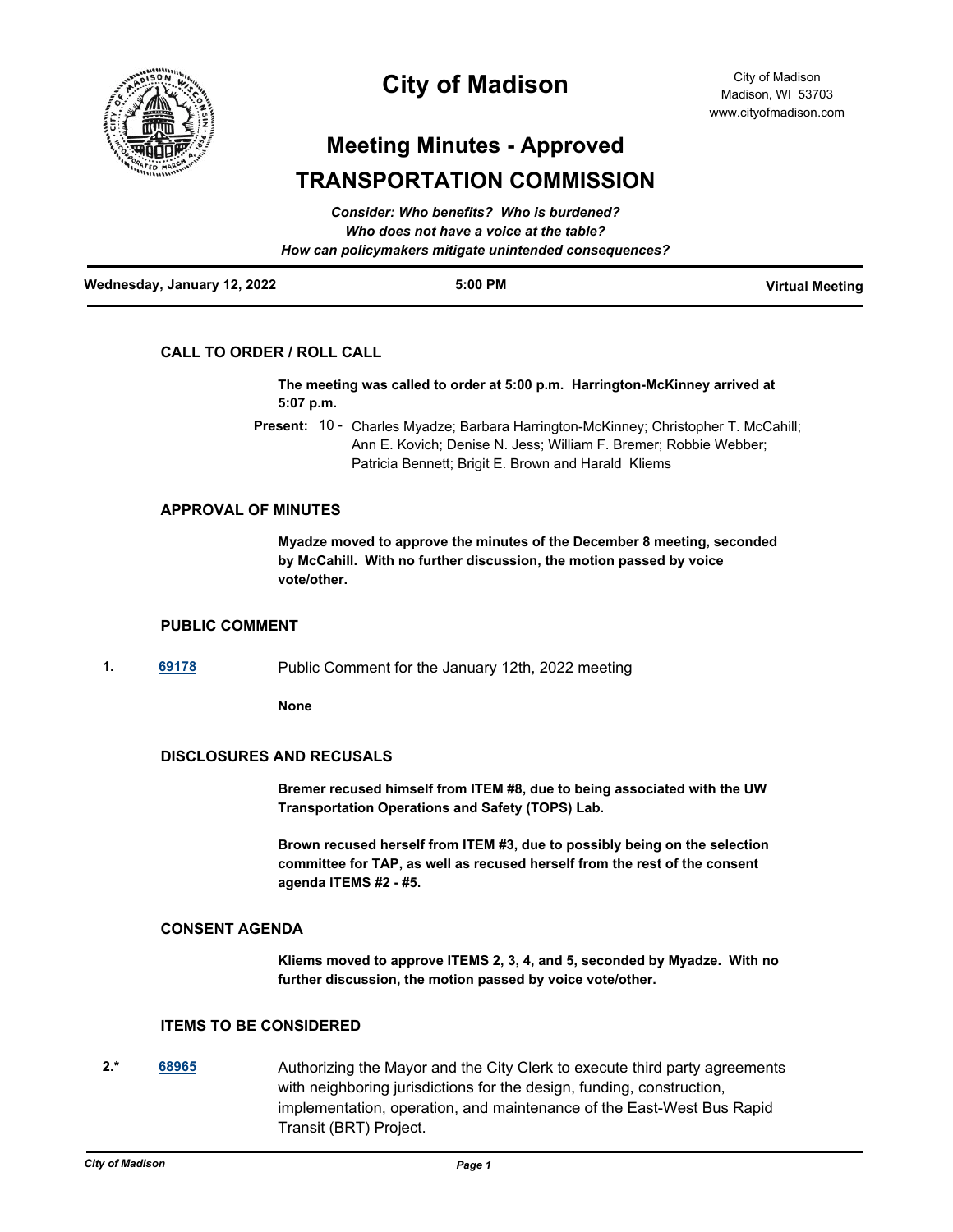**Kliems moved to RECOMMEND TO COUNCIL TO ADOPT - REPORT OF OFFICER, seconded by Myadze. The motion passed by voice vote/other.**

3.\* [68977](http://madison.legistar.com/gateway.aspx?m=l&id=/matter.aspx?key=80518) **A Resolution authorizing the Mayor and the City Clerk to enter into a multiyear,** competitively selected service contract with IBI Group for Project Management Services for Metro Transit's Technology Upgrade.

> **Kliems moved to RECOMMEND TO COUNCIL TO ADOPT - REPORT OF OFFICER, seconded by Myadze. The motion passed by voice vote/other.**

**4.\* [69002](http://madison.legistar.com/gateway.aspx?m=l&id=/matter.aspx?key=80543)** Authorizing the Mayor and the City Clerk to execute agreements with Van Galder Bus Company and Lamers Bus Lines, Inc. to help defray maintenance costs for the Dutch Mill Park & Ride lot. These agreements shall begin January 1, 2022 and shall automatically renew each year on January 1st unless amended or terminated.

> **Kliems moved to RECOMMEND TO COUNCIL TO ADOPT - REPORT OF OFFICER, seconded by Myadze. The motion passed by voice vote/other.**

**5.\* [69059](http://madison.legistar.com/gateway.aspx?m=l&id=/matter.aspx?key=80577)** Recreating one .6 FTE Graphics Technician position (position control #4807) and one 1.0 FTE Customer Service Representative position (position control #3610, currently vacant) into one 1.0 FTE Graphics Technician position (and place incumbent, Michael Smith, in the position) and one .6 FTE Customer Service Representative position. Amending the 2022 Metro Transit Operating Budget to reflect these changes for a zero change in FTE.

> **Kliems moved to Return to Lead with the Recommendation for Approval, seconded by Myadze. The motion passed by voice vote/other.**

**6. [68676](http://madison.legistar.com/gateway.aspx?m=l&id=/matter.aspx?key=80291)** Providing Certain Guarantees to Parking Enforcement Officers During Their Transition from the Madison Police Department to the Parking Division

> **Director of Transporation Tom Lynch provided verbal reports and was available for questions. Webber moved to Return to Lead with the Recommendation for Approval, seconded by Jess. After discussion, the motion passed by the following roll call vote:**

- **Ayes:** Christopher T. McCahill; Denise N. Jess; William F. Bremer; Robbie Webber; Patricia Bennett and Brigit E. Brown Aves: 6 -
- **Noes:** 1 Charles Myadze
- **Abstentions:** 1 Barbara Harrington-McKinney
- **Non Voting:** 2 Ann E. Kovich and Harald Kliems
- **7.** [68976](http://madison.legistar.com/gateway.aspx?m=l&id=/matter.aspx?key=80517) A Resolution authorizing the Mayor and the City Clerk to enter into a multiyear, competitively selected service contract with HNTB Corporation for Construction Management Services for the East-West Bus Rapid Transit (E-W BRT). **Metro General Manager Justin Stuehrenberg provided verbal reports and was**

**available for questions. McCahill moved to RECOMMEND TO COUNCIL TO ADOPT - REPORT OF OFFICER, seconded by Webber. With no further discussion, the motion passed by voice vote/other.**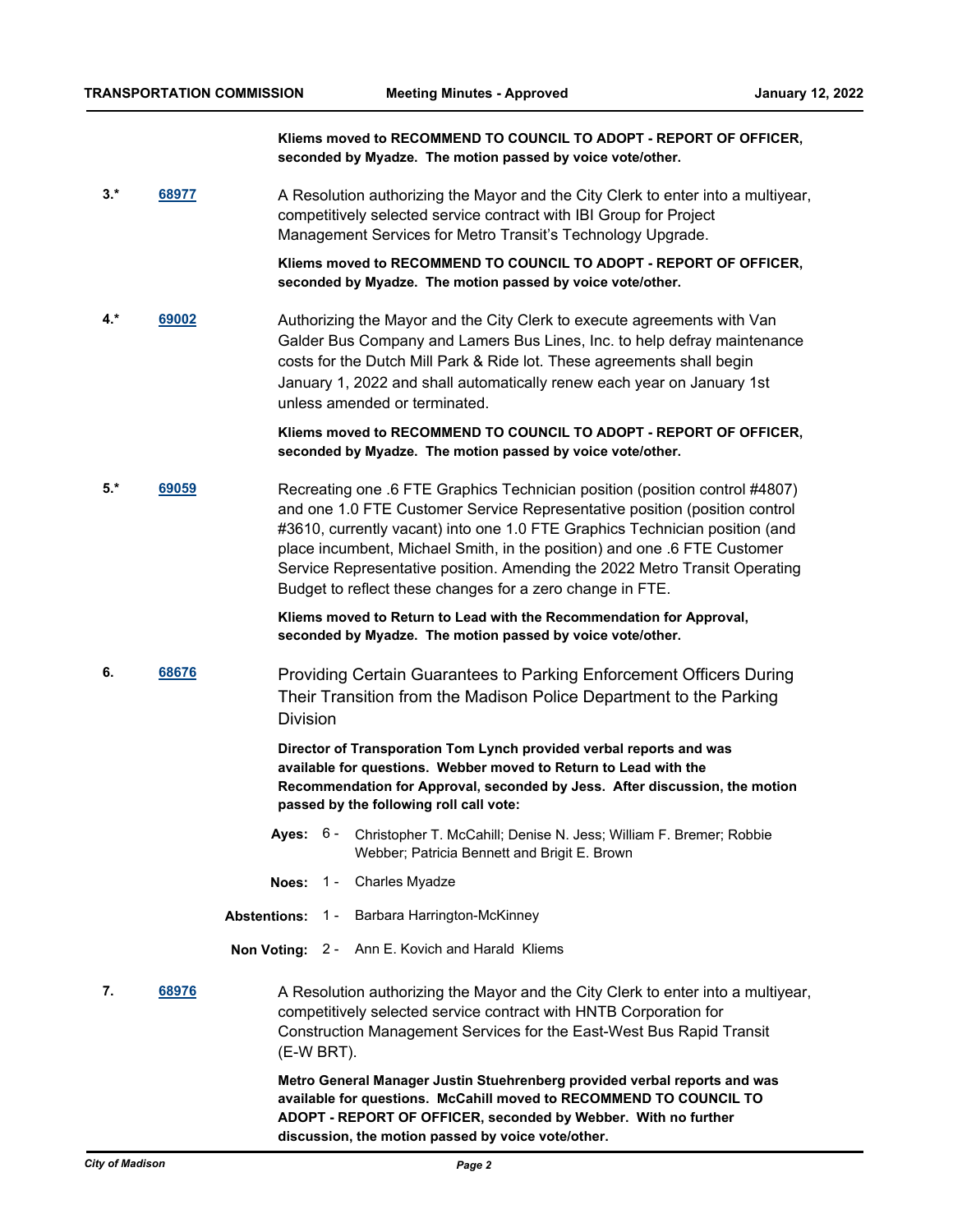| 8.  | 69179 | Adopt the High Injury Network                                                                                                                                                                                                                                                                                                                                                                                                                                                                                |
|-----|-------|--------------------------------------------------------------------------------------------------------------------------------------------------------------------------------------------------------------------------------------------------------------------------------------------------------------------------------------------------------------------------------------------------------------------------------------------------------------------------------------------------------------|
|     |       | Ped/Bike Administrator Renee Callaway, City Traffic Engineer Yang Tao, and<br>Associate Director at UW Transportation Operations and Safety (TOPS)<br>Laboratory, Andi Bill, provided verbal reports and were all available for<br>questions.                                                                                                                                                                                                                                                                |
|     |       | Registrants as follows: Oppose, wish to speak; Leslie Herje, Lake Mendota Dr                                                                                                                                                                                                                                                                                                                                                                                                                                 |
|     |       | McCahill moved to adopt the High Injury Network (HIN), but be more<br>transparent and explicit about what is represented in the HIN, seconded by<br>Myadze. With no further discussion, the motion passed by voice vote/other.                                                                                                                                                                                                                                                                               |
| 9.  | 69180 | 2022 Public Works Transportation Projects Review and Feedback                                                                                                                                                                                                                                                                                                                                                                                                                                                |
|     |       | Engineer Jim Wolfe provided verbal reports about Lake Mendota Drive and<br>was available for questions. Alder Furman disclosed that they reside on Lake<br>Mendora Drive and also represent the district that Lake Mendota Drive is in.<br>Alder Furman made comments supporting the addition of sidewalks to Lake<br>Mendota Drive and was also available for questions.                                                                                                                                    |
|     |       | Registrants as follows: Support, wish to speak; Alex Thomason, Jacobs Way;<br>Nathaniel Detra, Swamp Ter; Christopher Hubbuch, Whitcomb Dr<br>Oppose, wish to speak; Matthew Mendonsa, Hammersley Rd;<br>Neither support nor oppose, wish to speak; Susan Hill, Annen Ln; Susan<br>Doane, Hammersley Rd; Faith Fitzpatrick, Sprint Ct<br>Support, does not wish to speak; Jussi Snellman, Taychopera Rd<br>Oppose, does not wish to speak; John David Jelinski, Lewon Dr; Gina Hall,<br><b>Hammersley Rd</b> |
|     |       | Engineer Aaron Canton with City Engineering provided verbal reports about<br>Hammersley Road and, along with Engineer Christy Bachmann with City<br>Engineering, was available for questions. Alder Figueroa Cole made<br>comments in support.                                                                                                                                                                                                                                                               |
|     |       | Engineer Chris Petykowski provided verbal reports about John Nolen Drive<br>and, along with Renee Callaway, and Yang Tao, was available for questions.                                                                                                                                                                                                                                                                                                                                                       |
|     |       | Engineer Jim Wolfe with City Engineering provided verbal reports about<br>Odana Road and, along with Renee Callaway, was available for questions.                                                                                                                                                                                                                                                                                                                                                            |
| 10. | 52830 | Members of TC and TPPB update on TPPB                                                                                                                                                                                                                                                                                                                                                                                                                                                                        |
|     |       | <b>McCahill provided updates:</b><br>TPPB reviewed list of projects that the city is going to Wis DOT for federal<br>funding under the Transportation Alternatives Program (TAP)<br>Reviewed Greater East Towne area plan<br>Most recent version of Vision Zero action plan                                                                                                                                                                                                                                  |
| 11. | 60440 | General announcements by the Chair (for information only; not for discussion)                                                                                                                                                                                                                                                                                                                                                                                                                                |
|     |       | Kovich provided updates:                                                                                                                                                                                                                                                                                                                                                                                                                                                                                     |

**Survey due date reminder regarding the Transformative Leadership Education**